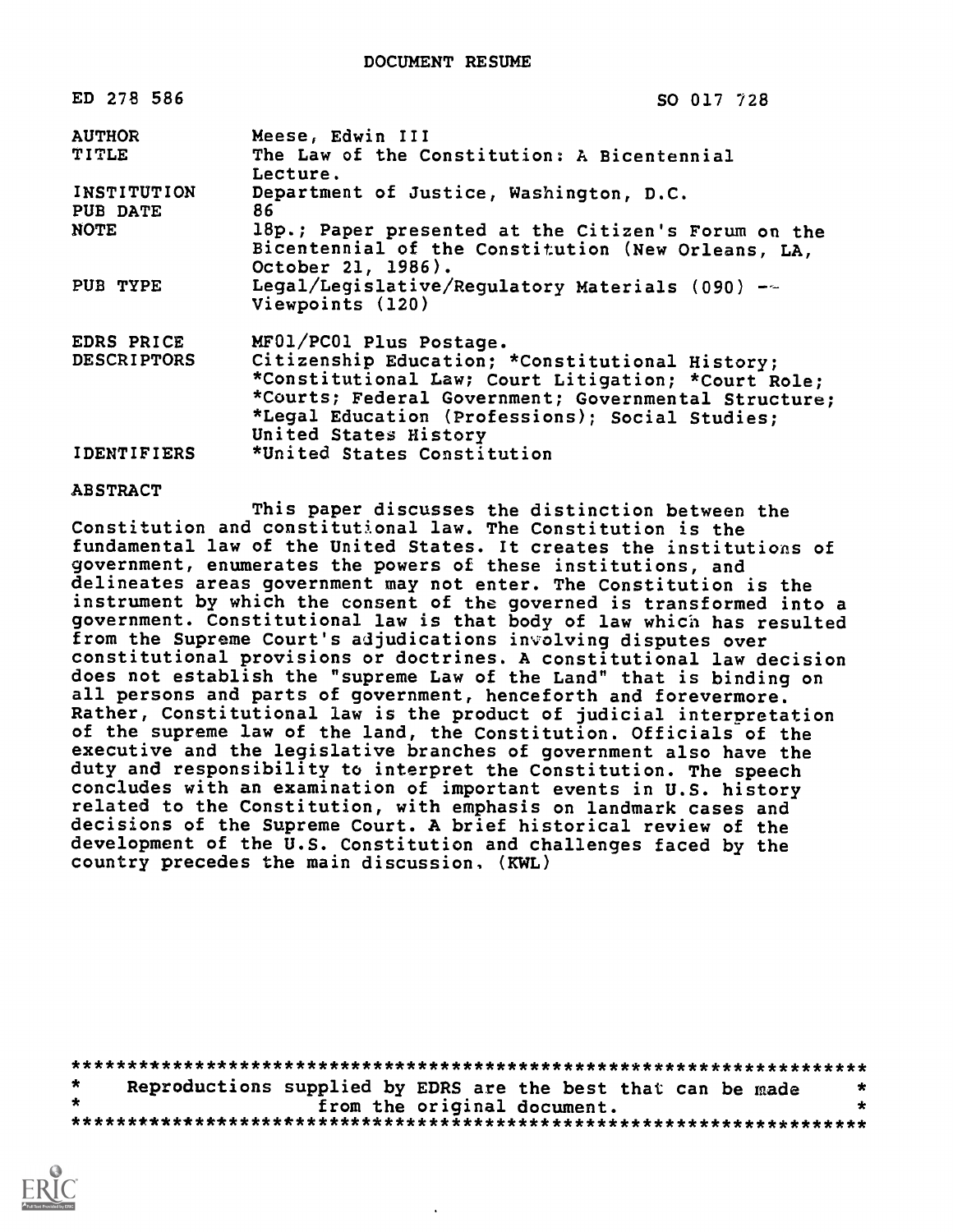

ED278586

## **Department of Justice**

"THE LAW OF THE CONSTITUTION"

A BICENTENNIAL LECTURE

BY

## THE HONORABLE EDWIN MEESE III ATTORNEY GENERAL OF THE UNITED STATES

 $\bar{z}$ 

## THE TULANE UNIVERSITY CITIZENS' FORUM ON THE BICENTENNIAL OF THE CONSTITUTION

TUESDAY, OCTOBER 21, 1986 NEW ORLEANS, LOUISIANA

U.S. DEPARTMENT OF EDUCATION<br>· of Loucational Research and Improvement

EDUCATIONAL RESOURCES INFORMATION CENTER (ERIC)

This document has been reproduced as received from the person or organization orloinating IL

0 Minor changes have been made to improve reproduction quality

 $\bullet$ 

ю



 $\boldsymbol{z}$ 

INNEN.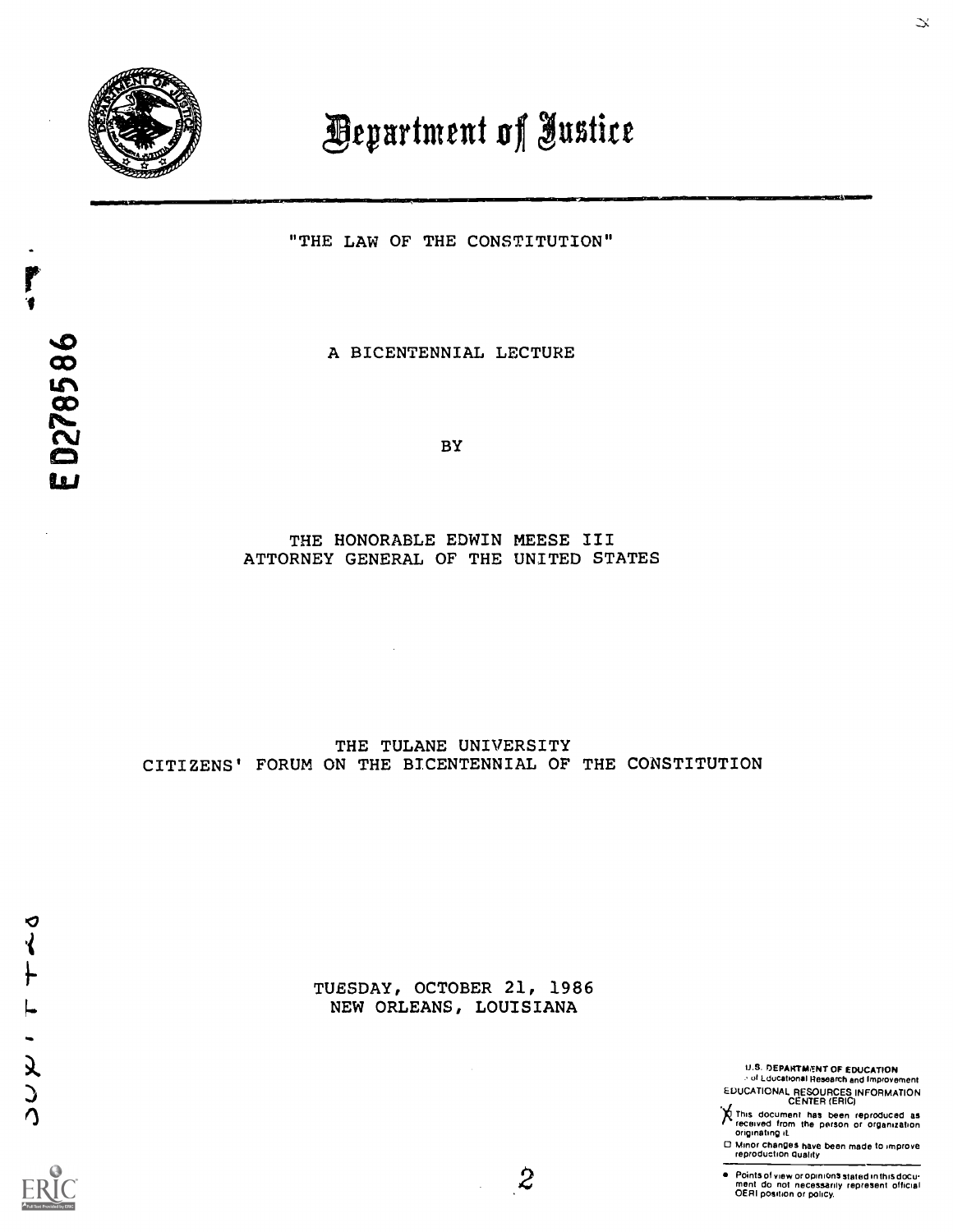I'm very pleased to be here with you tonight at Tulane to take part in this Citizens Forum and to pay our respects to that great document which has been so essential to our happiness and freedom -- the Constitution. Bob Strong, in particular, is to be commended for putting together this important seminar. For the opportunity for citizens to gather and discuss important public issues is the greatest strength of our democracy. And to pause and reflect on our great charter on this eve of our Bicentennial is especially important.

Perhaps no country in history has been blessed with liberty and prosperity more than our own. And while our Founding Fatheis were careful to give thanks to divine Providence, they also knew much effort and sacrifice would be due from them if their good fortune was to continue.

As you know, less than a month ago, in the East Room of the White House, a new Chief Justice and a new Justice of the Supreme Court were sworn in -- William Rehnquist and Antonin Scalia, respectively. After both men had taken their oaths to support the Constitution, President Reagan reflected on what he called the "inspired wisdom" of cur Constitution. "Hamilton, Jefferson and all the Founding Fathers," he said,

> recognized that the Constitution is the supreme and ultimate expression of the will of the American people. They saw that no one in office could remain



ः3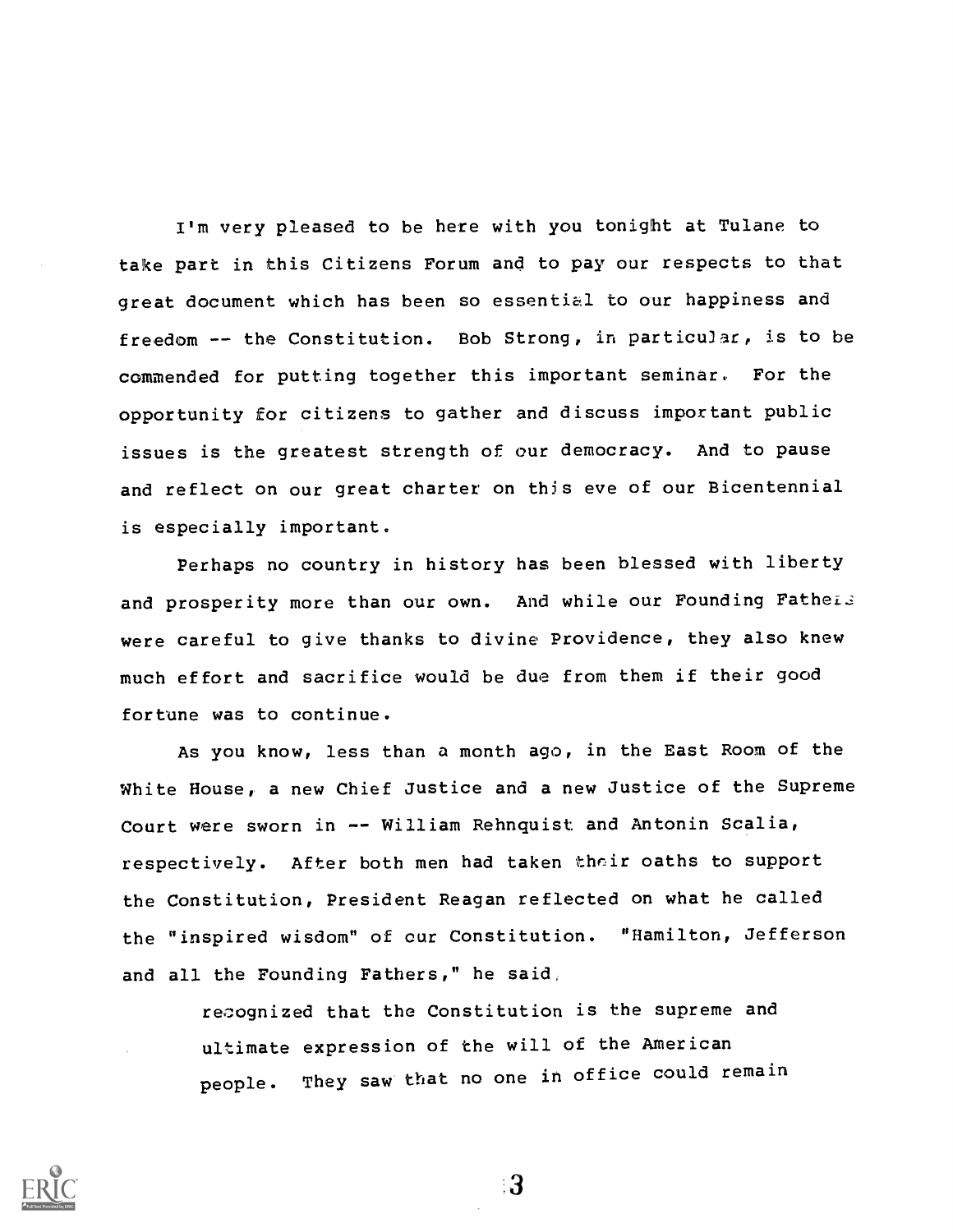above it, if freedom were to survive through the ages. They understood that, in the words of James Madison, if 'the sense in which the Constitution was accepted and ratified by the nation is not the guide to expounding it, there can be no security for <sup>a</sup> faithful exercise of its powers.'"

In concluding, the President repeated a warning given by Daniel Webster more than a century ago. It is a thought especially worth remembering as we approach the bicentennial anniversary of our Constitution. "Miracles do not cluster," Webster said. "Hold on to the Constitution of the United States of America and to the Republic for which it stands -- what has happened once in 6,000 years may never happen again. Hold on to your Constitution, for if the American Constitution shall fall there will be anarchy throughout the world."

During its nearly two hundred years, the Constitution, which Gladstone pronounced "the most wonderful work ever struck off at a given time by the brain and purpose of man," has been reflected upon and argued about from many perspectives by great men and lesser ones. The scrutiny has not always been friendly. The debates over ratification, for example, were often rancorous, and scorn was poured on many of the constitutional provisions devised by the Federal Convention in 1787. The Federalists and the Anti-Federalists were, to say the very least, in notable disagreement. Richard Henry Lee of Virginia, a leading Anti-



- 2 -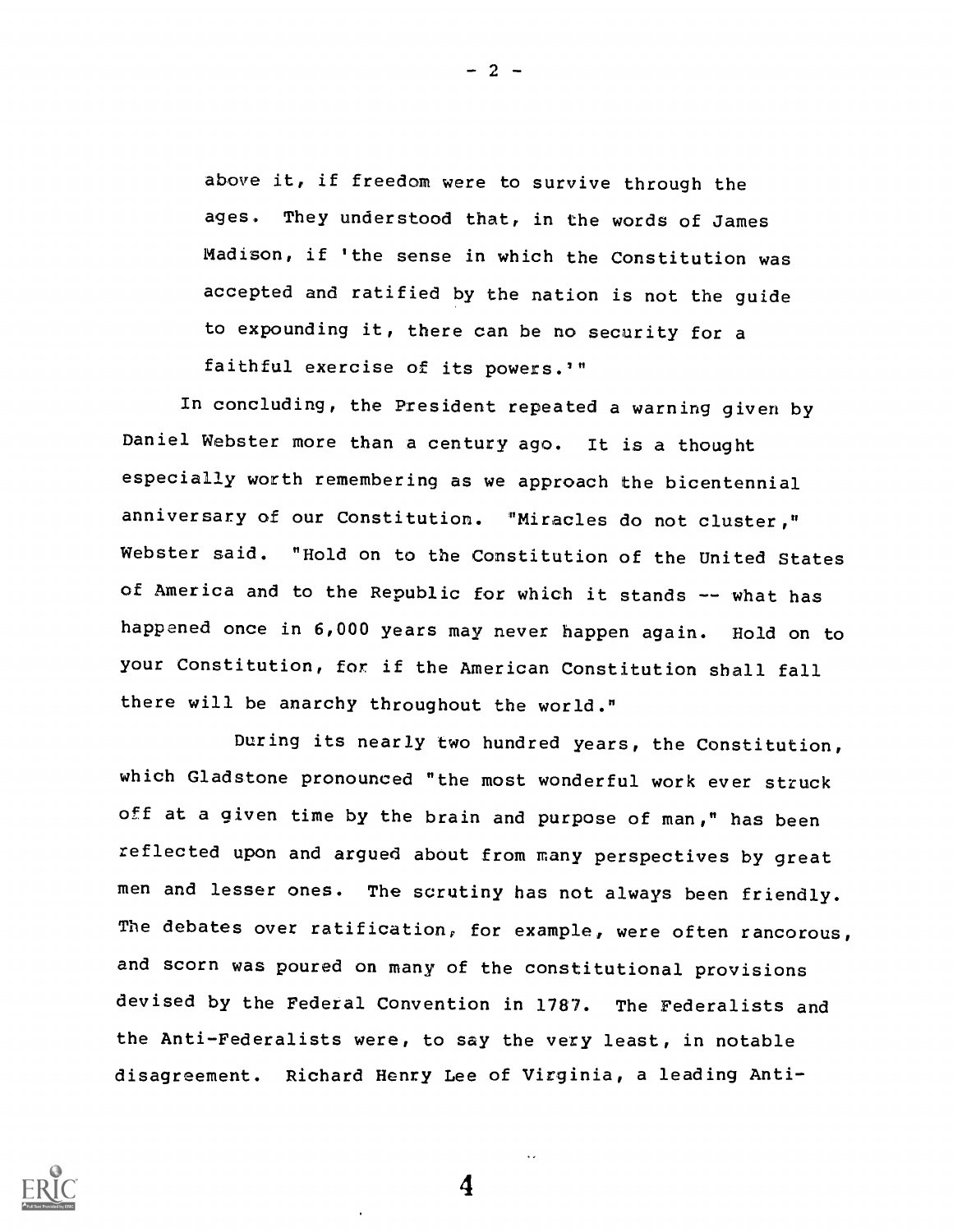Federalist, was convinced, for example, that the new Constitution was "in its first principles, most highly and dangerously oligarchic." He feared, as did a good many others, for the fate of democratic government under so powerful an instrument. Still others thought it unlikely so large a nation could survive without explicit provision for cultivatiag civic virtue among the citizens. The critics of the proposed Constitution had serious reservations about this new enterprise in popular government, an effort even the friends of the Constitution conceded was a "novel experiment."

But no sooner was the Constitution adopted than it became an object of astonishing reverence. The losers in the great ratification debates pitched in to make the new government work. Indeed, so vast was the public enthusiasm that one Senator complained that, in praising the new government, "declamatory gentlemen" were painting "the state of the country under the old Congress" -- that is, under the Articles of Confederation -- "as if neither wood grew nor water ran in America before the happy adoption of the Constitution."

It has not all been easy going, of course. There has been some pretty rough sailing during the nearly 200 years under the Constitution. In fact, the greatest political tragedy in American history was played out in terms of the principles of the Constitution. You see, the debate over nationalism versus confederalism that had first so divided the Federal Convention,



 $5^{\circ}$ 

- 3 -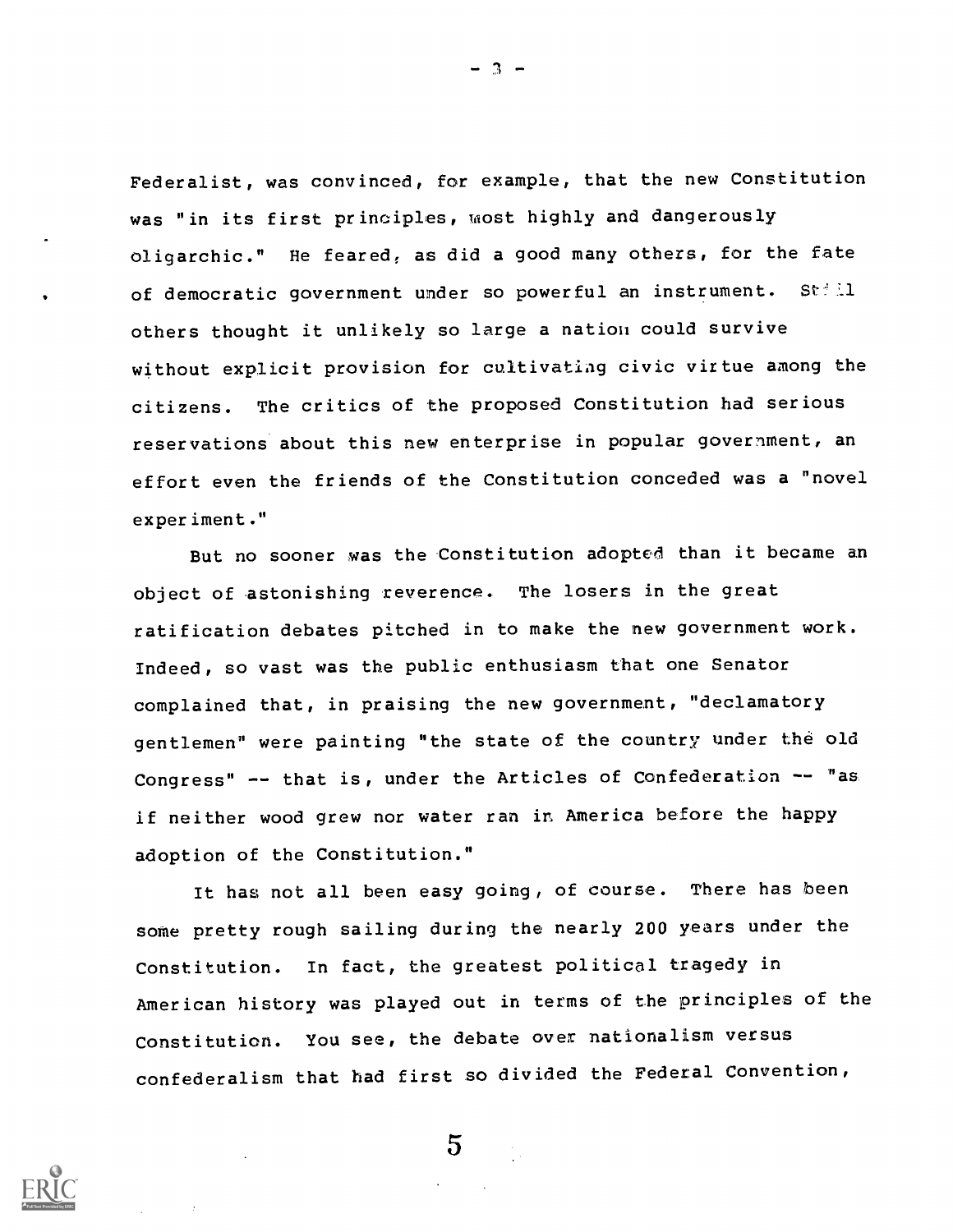and later had inflamed the animosities of Federalists and Anti-Federalists, lingered on. Its final resolution was a terrible and bloody one -- the War Between the States. And in the War's wake, the once giddy, almost unqualified adoration of the Constitution subsided into realism.

Today our great charter is once again under close scrutiny. Once again it is grist for the editorial mills of our nation's newspapers and news magazines. And while the attention is generally respectful, it is, to be sure, not uncritical. This attitude, I think, befits both the subject and our times. It shows better than anything else the continuing health of our republic and the vigor of our politics.

Since becoming Attorney General, I have had the pleasure to speak about the Constitution on several occasions. I have tried to examine it from many angles. I have discusse:d its moral foundations. I have also addressed on separate occasions its great structural principles -- federalism and separation of powers. Tonight I would like to look at it from yet another perspective and try to develop further some of the views that I have already expressed. Specifically, I would like to consider <sup>a</sup> distinction that is essential to maintaining our limited form of government. That is the necessary distinction between the Constitution and constitutional law. The two are not synonymous.

6

What, then, is this distinction?

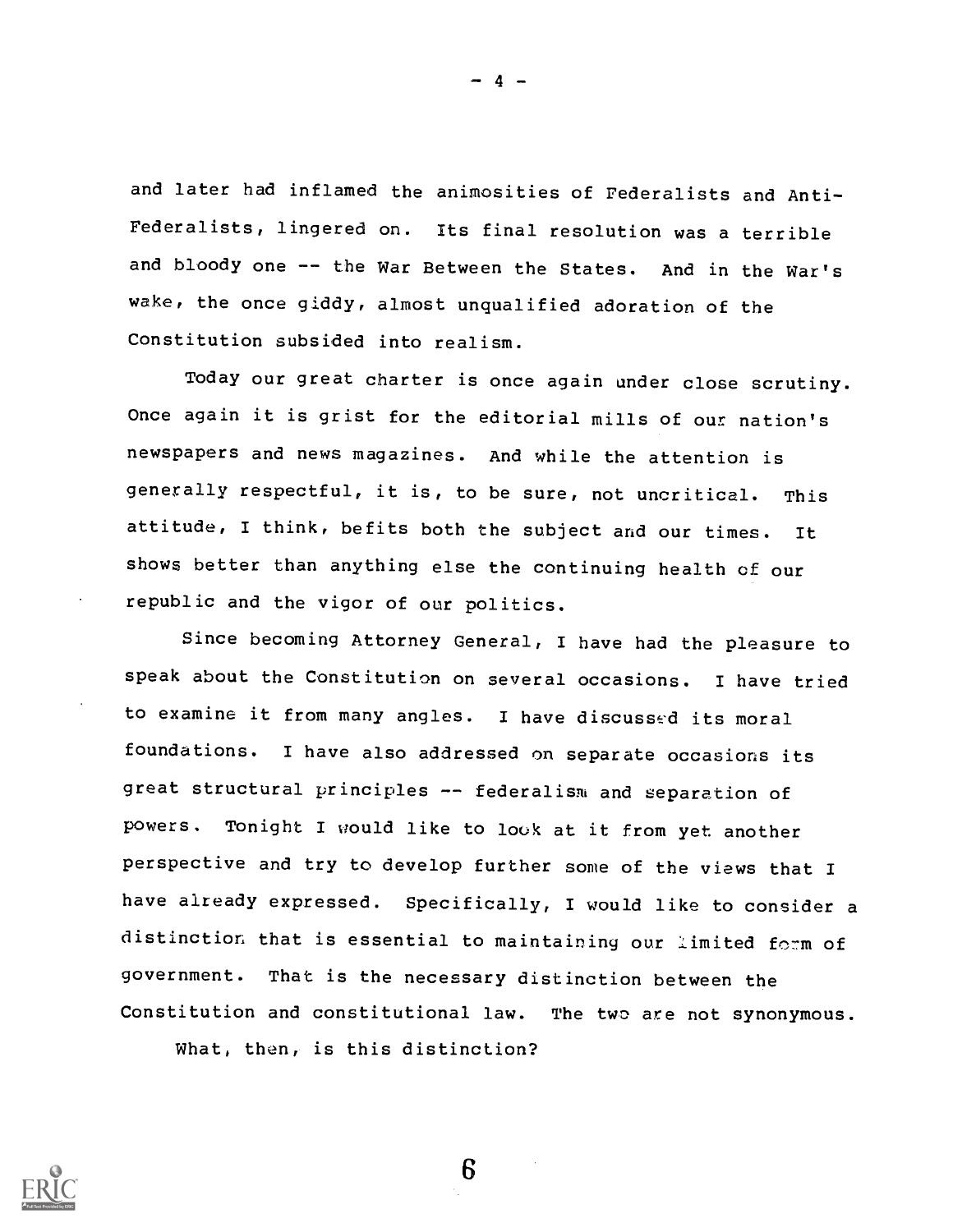The Constitution is -- to put it simply but, one hopes, not simplistically -- the Constitution. It is a document of our most fundamental law. It begins "We the People of the United States, in Order to form a more perfect Union..." and ends up, some 6,000 words later, with the 26th Amendment. It creates the institutions of our government, it enumerates the powers those institutions may wield, and it cordons off certain areas into which government may not enter. It prohibits the national authority, for example, from passing ex post facto laws while it prohibits the states from violating the obligations of contracts.

The Constitution is, in brief, the instrument by which the consent of the governed -- the fundamental requirement of any legitimate government -- is transformed into a government complete with "the powers to act and a structure designed to make it act wisely or responsibly." Among its various "internal contrivances" (as James Madison called them) we find federalism, separation of powers, bicameralism, representation, an extended commercial republic, an energetic executive, and an independent judiciary. Together, these devices form the machinery of our popular form of government and secure the rights of the people. The Constitution, then, is the Constitution, and as such it is, in its own words, "the supreme Law of the Land."

Constitutional law, on the other hand, is that body of law which has resulted from the Supreme Court's adjudications involving disputes over constitutional provisions or doctrines.

7



 $5 -$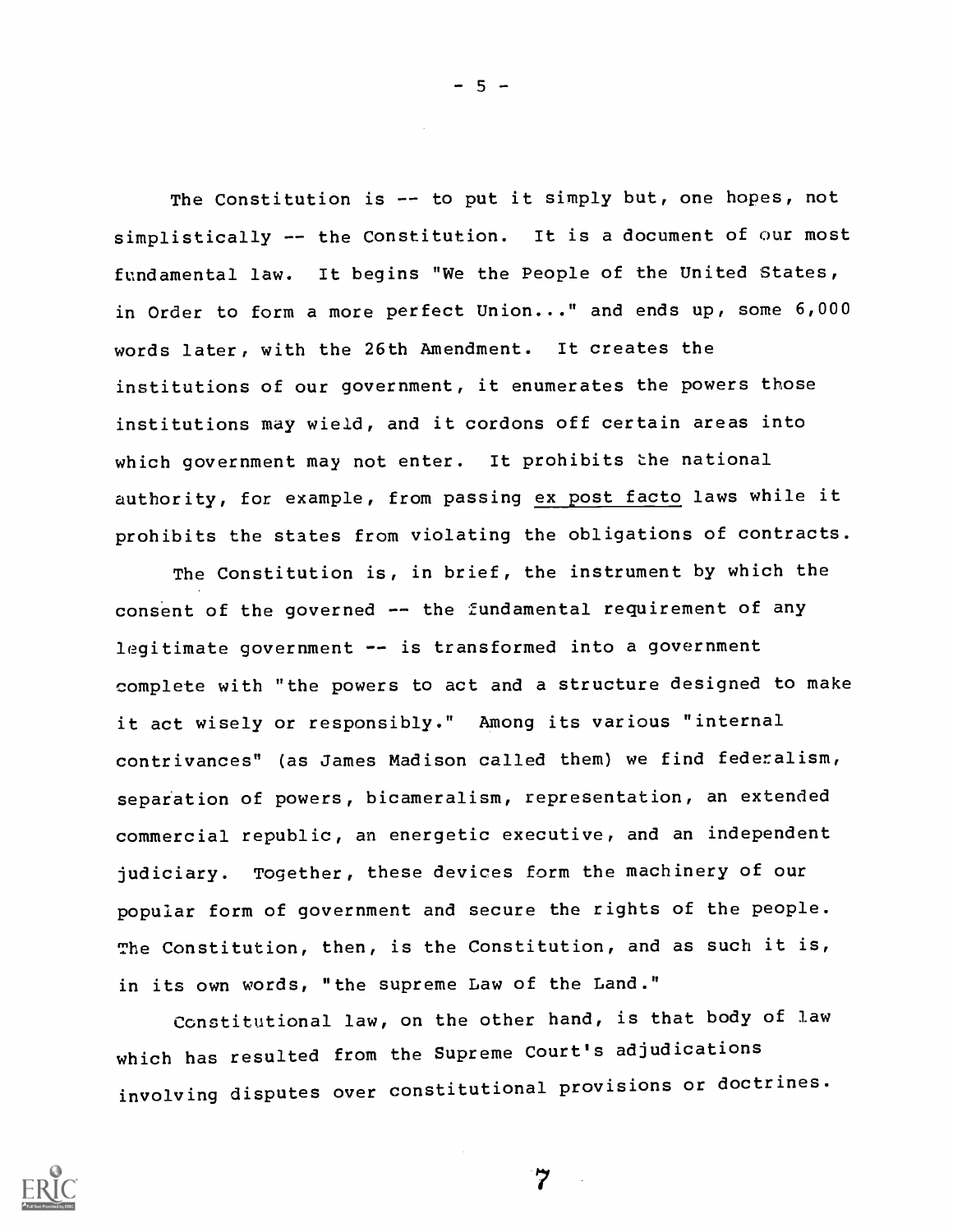To put it a bit more simply, constitutional law is what the Supreme Court says about the Constitution in its decisions resolving the cases and controversies that come before it.

And in its limited role of offering judgment, the Court has had a great deal to say. In almost two hundred years, it has produced nearly 500 volumes of Reports of cases. While not all these opinions deal with constitutional questions, of course, a good many do. This stands in marked contrast to the few, slim paragraphs that have been added to the original Constitution as amendments. So, in terms of sheer bulk, constitutional law greatly overwhelms the Constitution. But in substance, it is meant to support and not overwhelm the Constitution whence it is derived.

And this body of law, this judicial handiwork, is, in a fundamental way, unique in our scheme. For the Court is the only branch of our government that routinely, day in and day out, is charged with the aweeome task of addressing the most basic, the most enduring political questions: What is due process of law? How does the idea of separation of powers affect the Congress in certain circumstances? And so forth. The answers the Court gives are very important to the stability of the law so necessary for good government. But as constitutional historian Charles Warren once noted, what's most important to remember is that "however the Court may interpret the provisions of the



8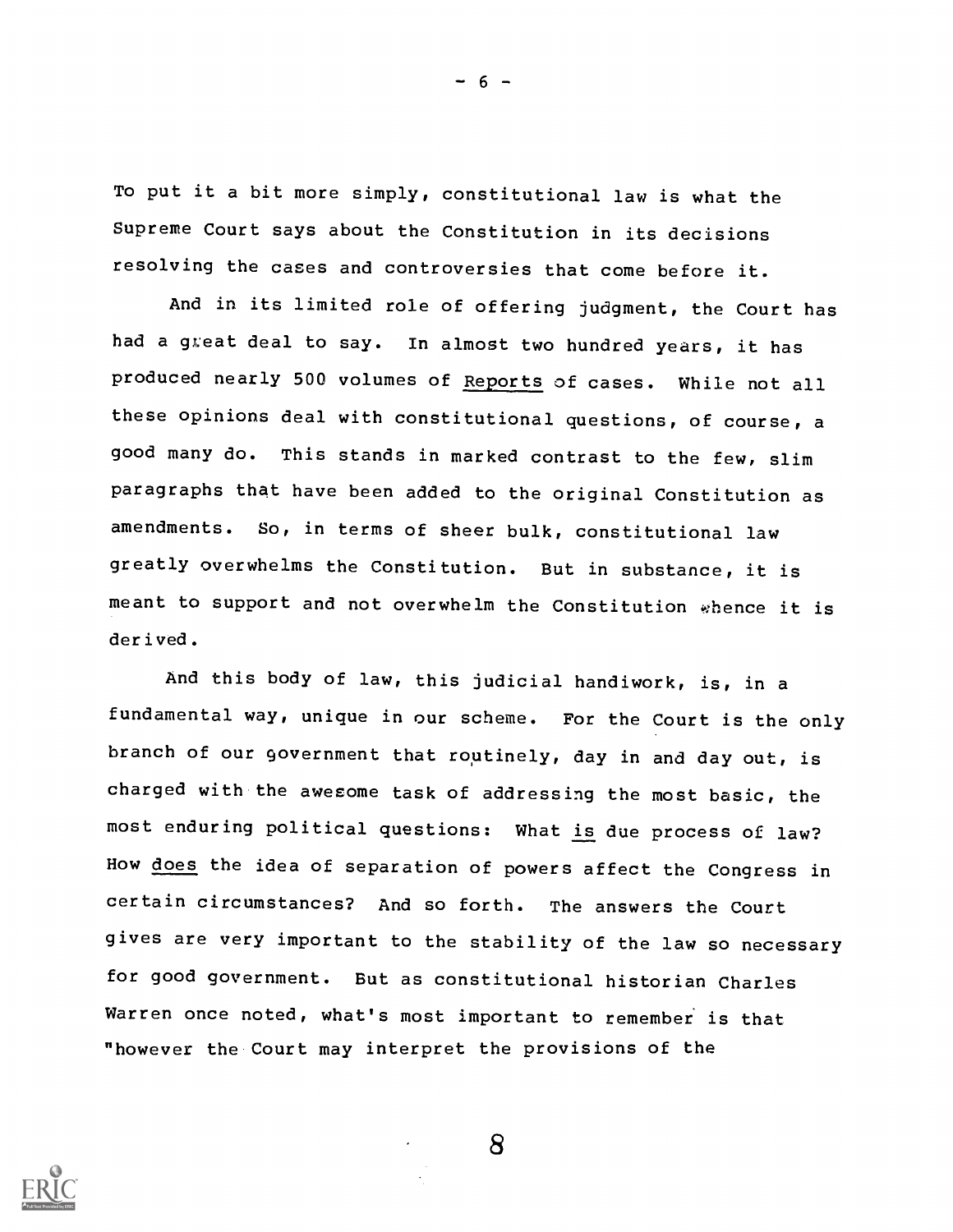Constitution, it is still the Constitution which is the law, not the decisions of the Court."

By this, of course, Charles Warren did not mean that a constitutional decision by the Supreme Court lacks the character of law. Obviously it does have binding quality: It binds the parties in a case and also the executive branch for whatever enforcement is necessary. But such a decision does not establish a "supreme Law of the Land" that is binding on all persons and parts of government, henceforth and forevermore.

This point should seem so obvious as not to need elaboration. Consider its necessity in particular reference to the Court's own work. The Supreme Court would face quite a dilemma if its own constitutional decisions really were "the supreme Law of the Land" binding on all persons and governmental entities, including the Court itself, for then the Court would not be able to change its mind. It could not overrule itself in a constitutional case. Yet we know that the Court has done so on numerous occasions. I do not have to remind a New Orleans audience of the fate of Plessy v. Ferguson, the infamous case involving a Louisiana railcar law, which in 1896 established the legal doctrine of "separate but equal." It finally and fortunately was struck down in 1954, in Brown v. Board of Education. Just this past term, the Court overruled itself in Batson v. Kentucky by reversing a 1965 decision that had made



9

7 –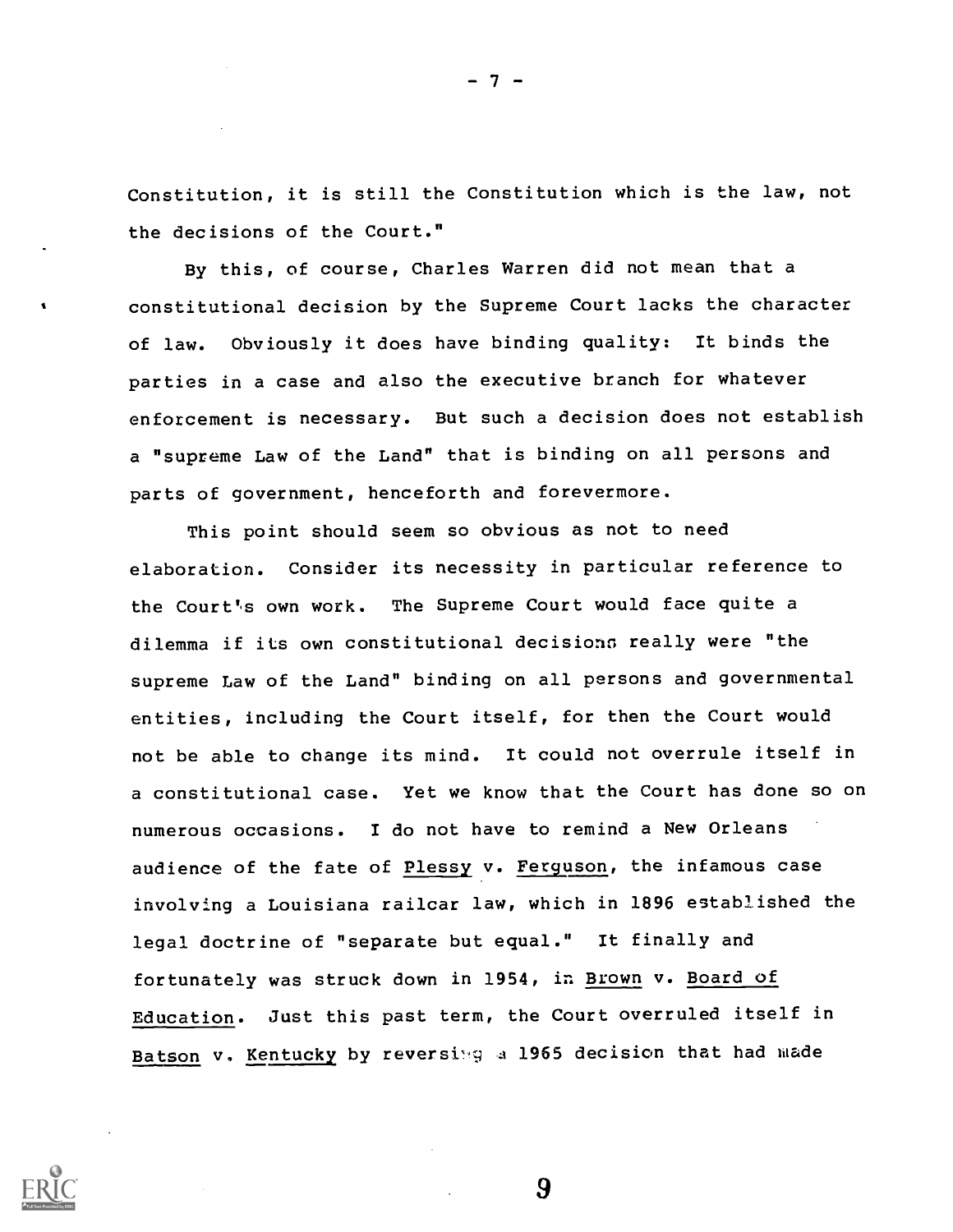preemptory challenges to persons on the basis of race virtually unreviewable under the Constitution.

These and other examples teach effectively the point that constitutional law and the Constitution are not the same. Even so, although the point may seem obvious, there have been those down through our history -- and especially, it seems, in our own time -- who have denied the distinction between the Constitution and constitutional law. Such denial usually has gone hand in hand with an affirmation -- that constitutional decisions are on a par with the Constitution in the sense that they, too, are "the supreme Law of the Land," from which there is no appeal.

Perhaps the most well-known instance of this denial occurred during the most important crisis in our political history. In 1857, in The Dred Scott case, the Supreme Court struck down the Missouri Compromise by declaring that Congress could not prevent the extension of slavery into the teritories and that blacks could not be citizens and thus eligible to enjoy the constitutional privileges of citizenship. This was a constitutional decision, for the Court said that the right of whites to possess slaves was a property right affirmed in the Constitution.

This decision sparked the greatest political debate in our history. In the 1858 Senate campaign in Illinois, Stephen Douglas went so far in his defense of Dred Scott as to equate the decision with the Constitution. "It is the fundamental principle



- 8 -

10,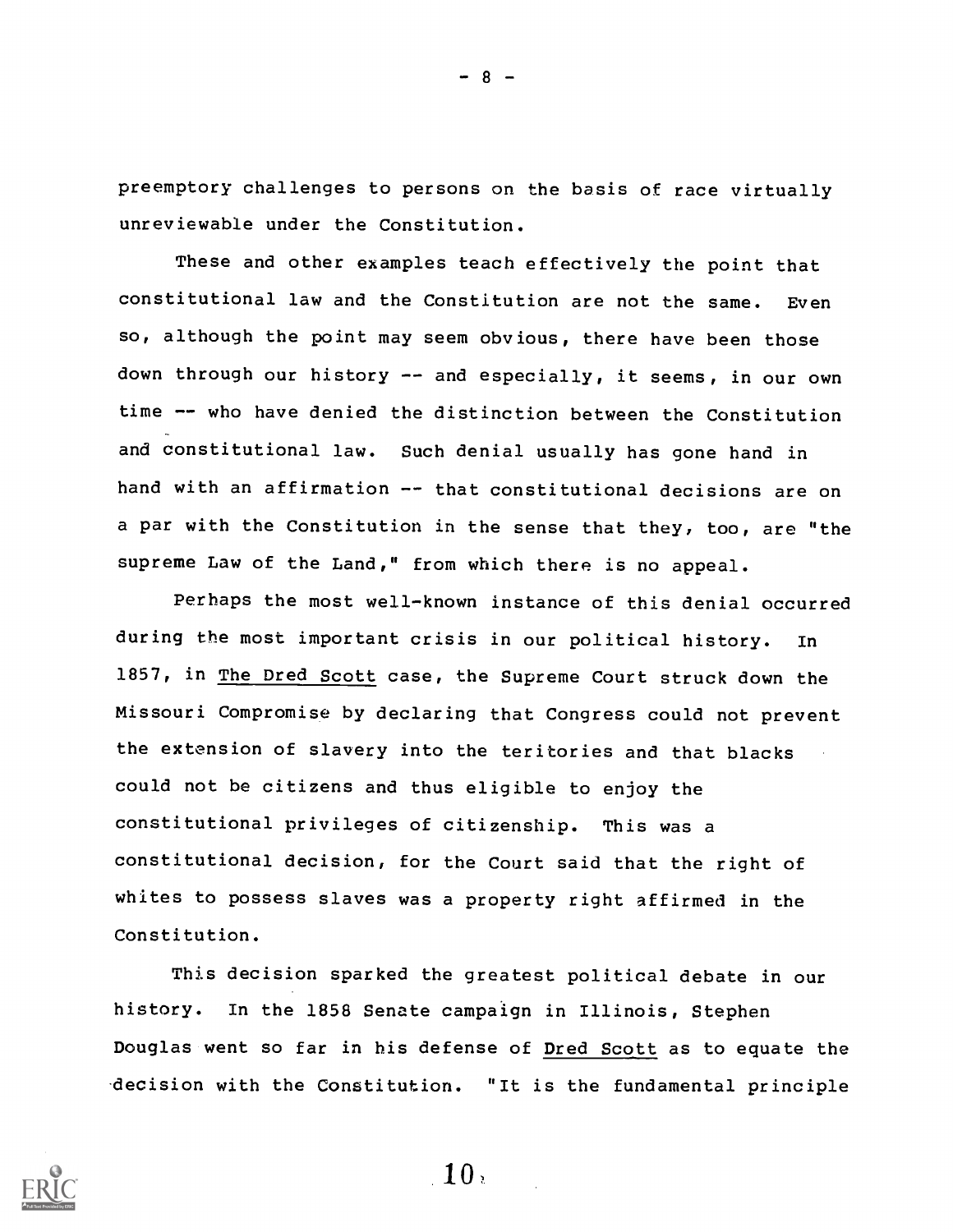of the judiciary," he said in his third debate with his opponent, Abraham Lincoln, "that its decisions are final. It is created for that purpose so that when you cannot agree among yourselves on a disputed point you appeal to the judicial tribunal which steps in and decides for you, and that decision is binding on every good citizen." Furthermore, he said, "The Constitution has created that Court to decide all Constitutional questions in the last resort, and when such decisions have been made, they become the law of the land." It plainly was Douglas's view that constitutional decisions by the Court were authoritative, controlling and final, binding on all persons and parts of government the instant they are made -- from then on.

Lincoln, jf course, disagreed. And in his response to Douglas we can see the nuances and subtleties, and the correctness, of the position that makes most sense in a constitutional democracy like ours -- a position that seeks to maintain the important function of judicial review while at the same time upholding the right of the people to govern themselves through the democratic branches of government.

Lincoln said that insofar as the Court "decided in favor of Dred Scott's master and against Dred Scott and his family" -- the actual parties in the case -- he did not propose to resist the decision. But Lincoln went on to say: "We nevertheless do oppose [Dred Scott] ... as a political rule which shall be binding on the voter, to vote for nobody who thinks it wrong,



- و

 $\frac{1}{2}$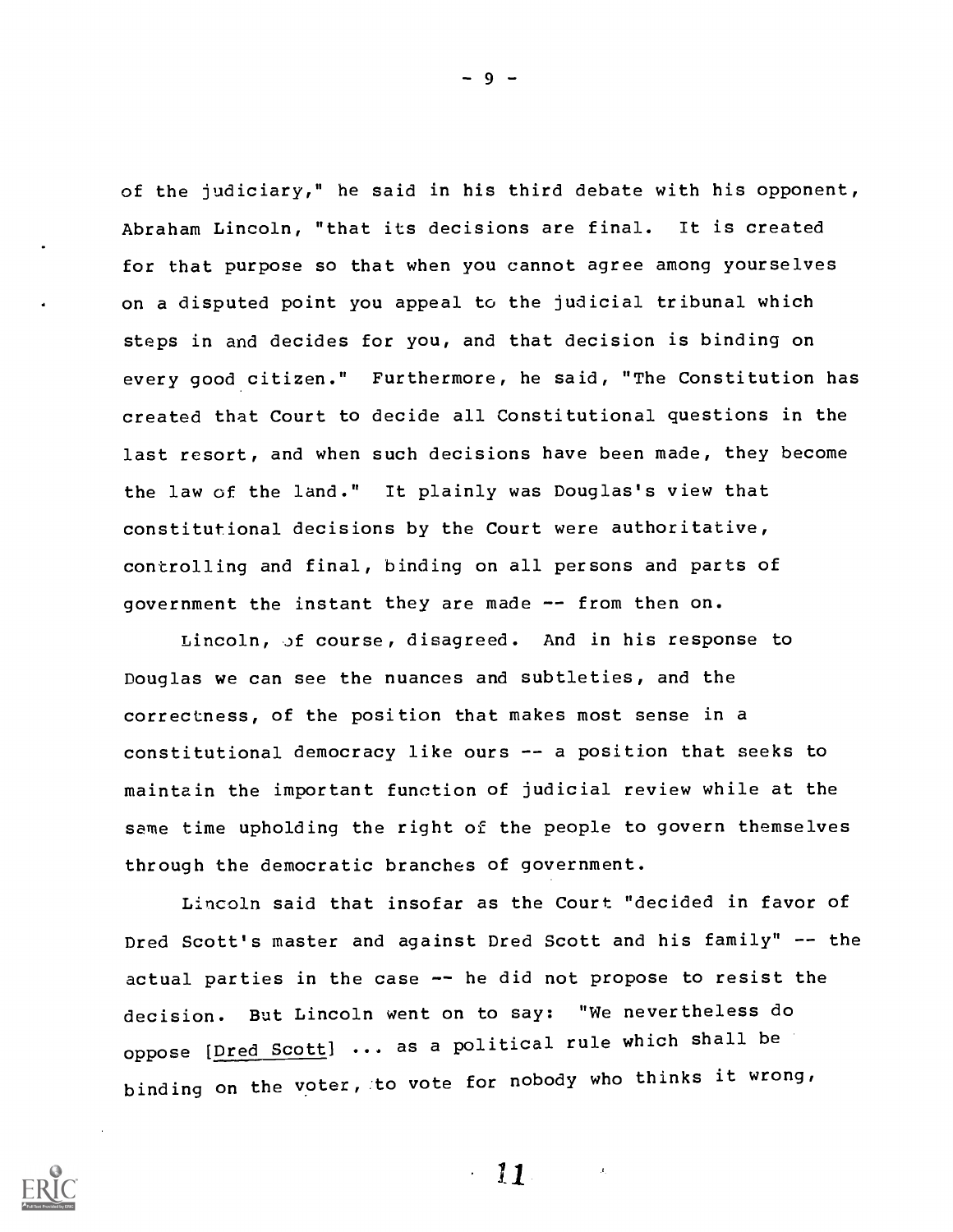which shall be binding on the members of Congress or the President to favor no measure that does not actually concur with the principles of that decision."

I have provided this example, not only because it comes from a well-known episode in our history., but also because it helps us understand the implications of this important distinction. If a constitutional decision is not the same as the Constitution itself, if it is not binding in the same way that the Constitution is, we as citizens may respond to a decision we disagree with. As Lincoln in effect pointed out, we can make our responses through the presidents, the senators, and the representatives we elect at the national level. We can also make them through those we elect at the state and local levels.

Thus, not only can the Supreme Court respond to its previous constitutional decisions and change them, as it did in Brown and has done on many other occasions. So can the other branches of government, and, through them, the American people.

As we know, Lincoln himself worked to averturn Dred Scott through the executive branch. The Congress joined him in this effort. Fortunately, Dred Scott -- the case-- lived a very short life.

Once we understand the distinction between constitutional law and the Constitution, once we see that constitutional decisions need not be seen as the last words in constitutional construction, once we comprehend that these decisions do not



12

 $-10 -$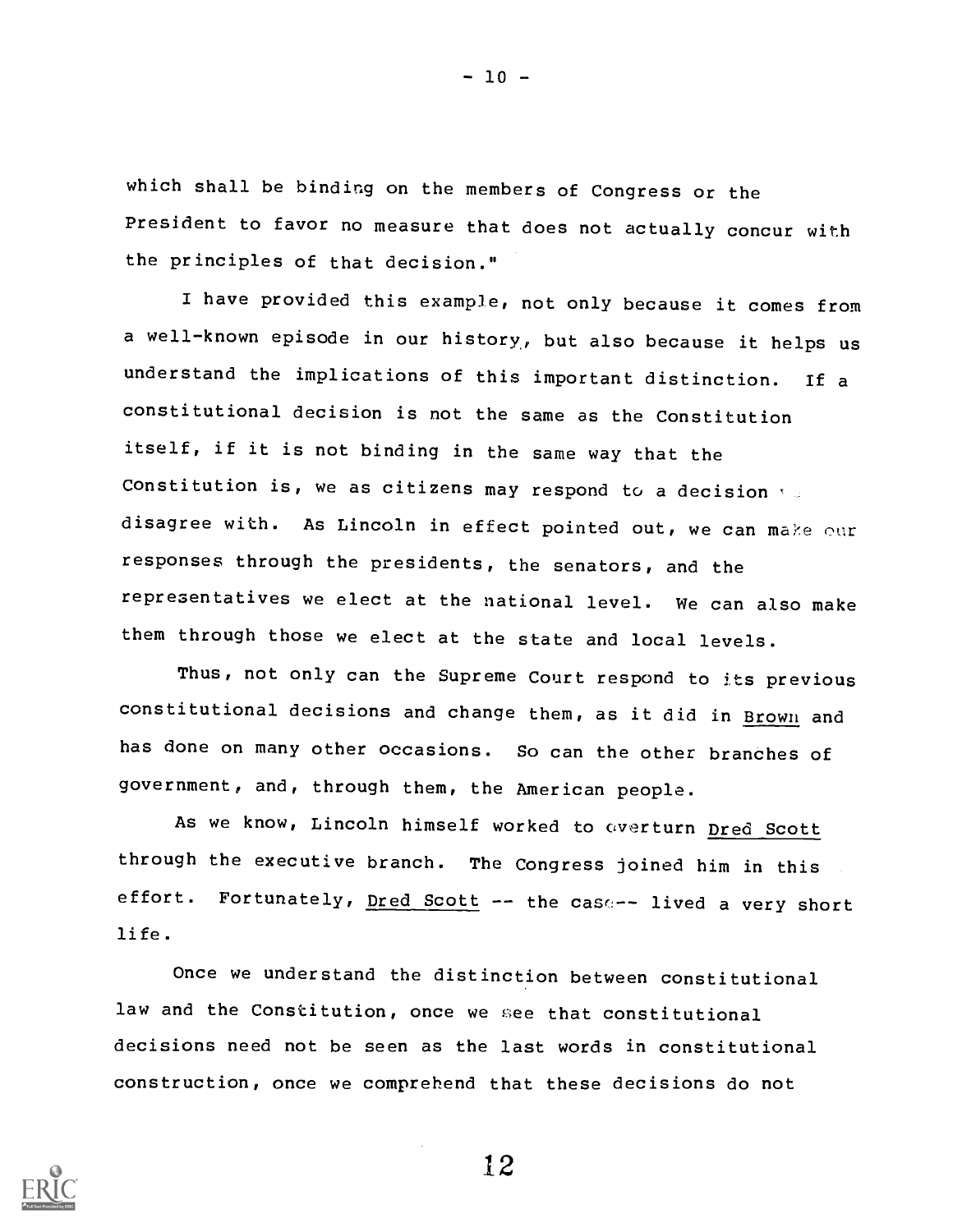necessarily determine future public policy -- once we see all of this, we can grasp a correlative point: that constitutional interpretation is not the business of the Court only, but also, and properly, the business of all branches of goverpment.

The Supreme Court, then, is not the only interpreter of the Constitution. Each of the three coordinate branches of government created and empowered by the Constitution -- the executive and legislative no less than the judicial -- has a duty to interpret the Constitution in the performance of its official functions. In fact, every official takes an oath prec'sely to that effect.

For the same reason that the Constitution cannot be reduced to constitutional law, the Constitution cannot simply be reduced to what Congress or the President say it is either. Quite the contrary. The Constitution, the original document of 1787 plus its amendments, is and must be understood to be the standard against which all laws, policies and interpretations must be measured. It is the consent of the governed with which the actions of the governors must be squared.

And this also applies to the power of judicial review. For as Justice Felix Frankfurter once said, "The ultimate touchstone of constitutionality is the Constitution itself and not what we have said about it."

Judicial review of Congressional and executive actions for their constitutionality has played a major role throughout our

13



 $-11 -$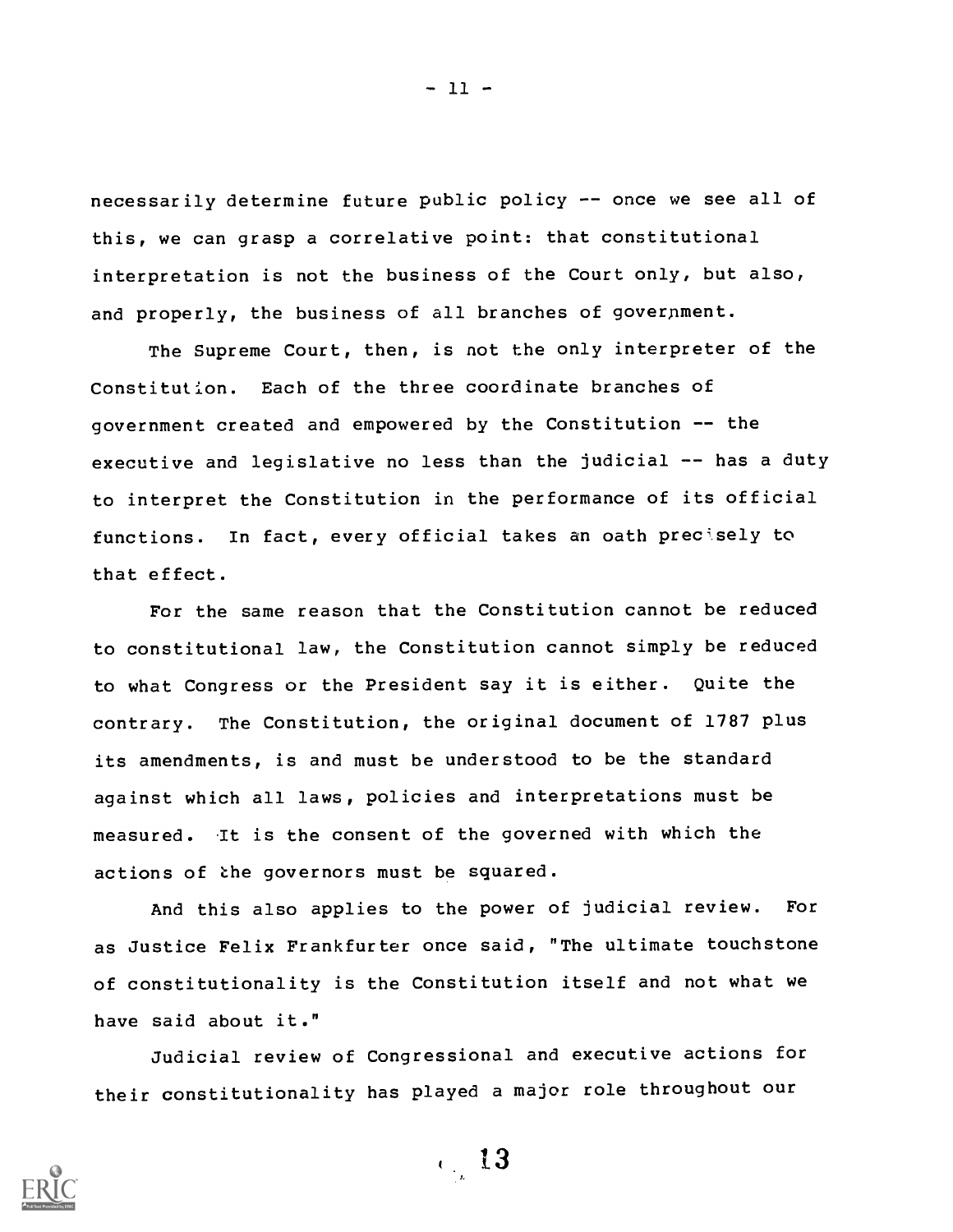political history. The exercise of this power produces constitutional law. And in this task even the courts themselves have on occasion been tempted to think that the law of their decisions is on a par with the Constitution.

Some thirty years ago, in the midst of great racial turmoil, our highest Court seemed to succumb to this very temptation. By a flawed reading of our Constitution and Marbury v. Madison, and an even more faulty syllogism of legal reasoning, the Court in a 1958 case called Cooper v. Aaron appeared to arrive at conclusions about its own power that would have shocked men like John Marshall and Joseph Story.

In this case the Court proclaimed that the constitutional decision it had reached that day was nothing less than "the supreme law of the land." Obviously the decision was binding on the parties in the case; but the implication that everyone would have to accept its judgments uncritically, that it was a decision from which there could be no appeal, was astonishing; the language recalled what Stephen Douglas said about Dred Scott. In one fell swoop, the Court seemed to reduce the Constitution to the status of ordinary constitutional law, and to equate the judge with the lawgiver. Such logic assumes, as Charles Evans Hughes once quipped, that the Constitution is "what the judges say it is." The logic of Cooper v. Aaron was, and is, at war with the Constitution, at war with the basic principles of



14

 $- 12 -$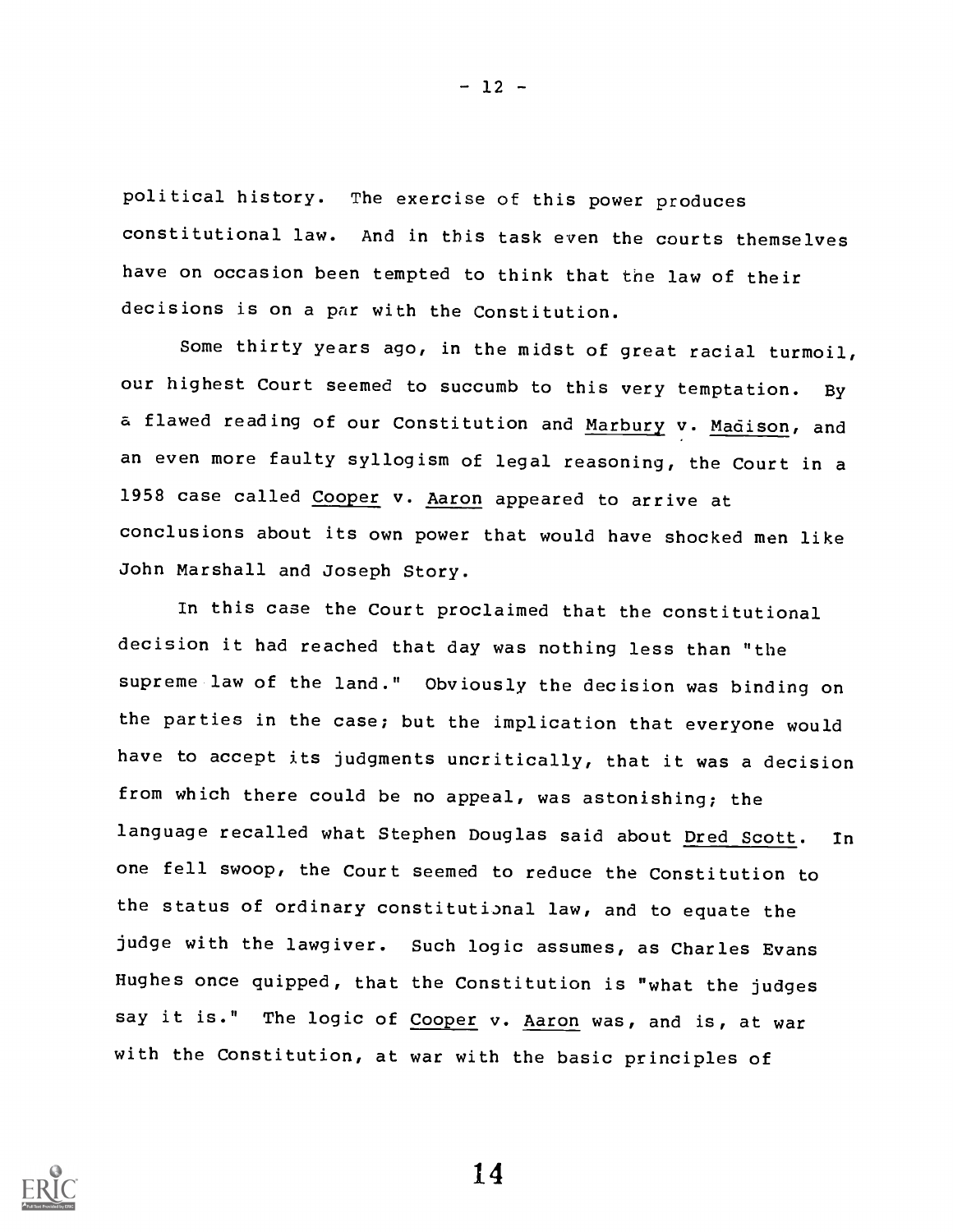democratic government, and at war with the very meaning of the rule of law.

Just as Dred Scott had its partisans a century ago, so does Cooper v. Aaron today. For example, a U.S. Senator criticized a recent nominee of the President's to the bench for his sponsorship while a state legislator of a bill that responded to a Supreme Court decision with which he disagreed. The decision was Stone v. Graham, a 1980 case in which the Court held unconstitutional a Kentucky statute that required the posting of the Ten Commandments in the schools of that state. The bill cosponsored by the judicial nominee  $-$ - which, by the way, passed his state's Senate by a vote of 39 to 9 -- would have permitted the posting of the Ten Commandments in the schools of his state. In this, the nominee was acting on the principle Lincoln well understood -- that legislators have an independent duty to consider the constitutionality of proposed legislation. Nonetheless, the nominee was faulted for not appreciating that under Cooper v. Aaron, Supreme Court decisions are the law of the land -- just like the Constitution. He was faulted, in other words, for failing to agree with an idea that would put the Court's constitutional interpretations in the unique position of meaning the same as the Constit tion itself.

My message today is that such interpretations are not and must not be placed in such a position. To understand the distinction between the Constitution and constitutional law is to

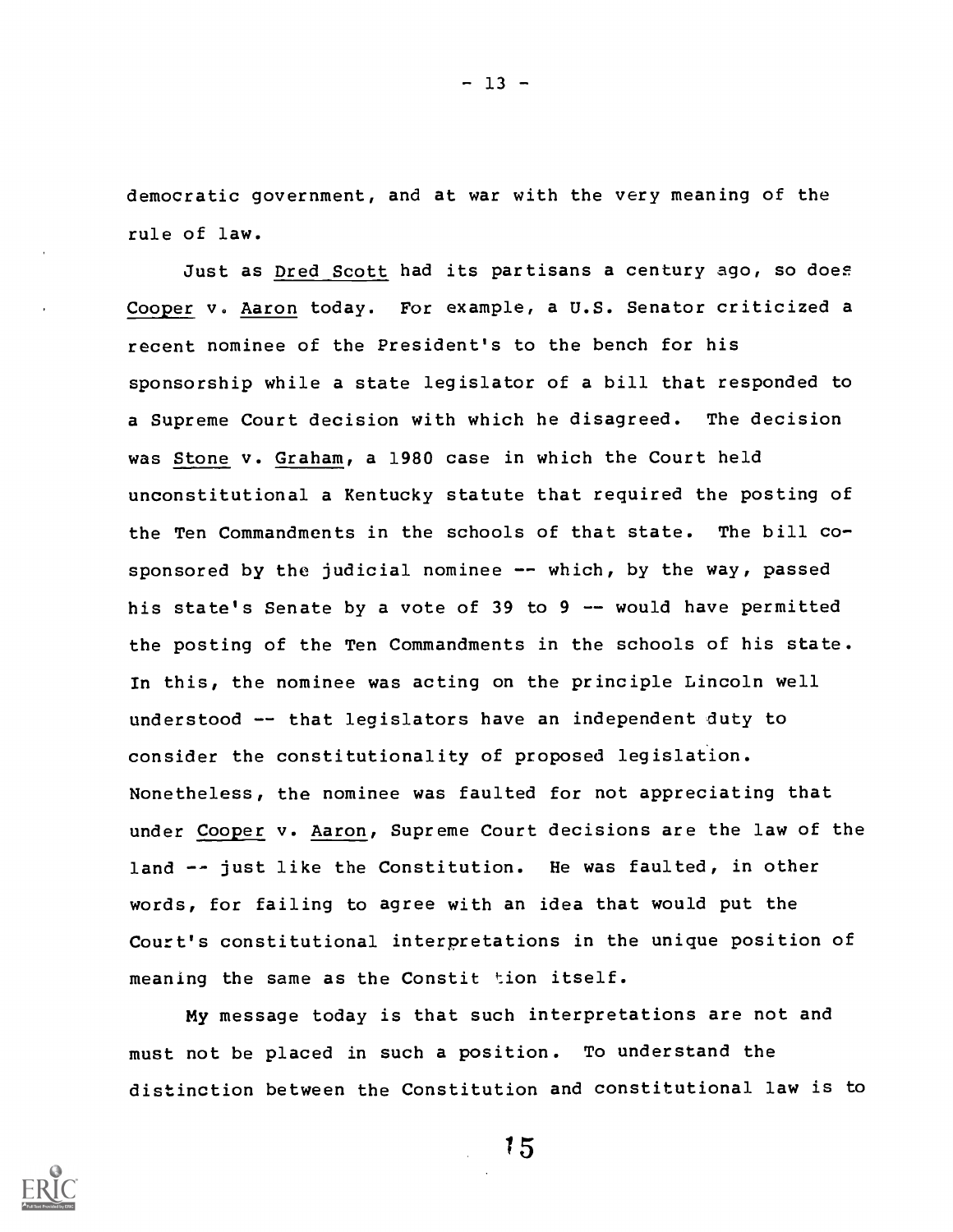grasp, as John Marshall observed in Marbury, "that the framers of the Constitution contemplated that instrument as a rule for the government of courts, as well as of the legislature." This was the reason, in Marshall's view, that a "written Constitution is one of the greatest improvements on political institutions."

Likewise, James Madison, expressing his mature view of the subject, wrote that as the three branches of government are coordinate and equally bound to support the Constitution, "each must in the exercise of its functions be guided by the text of the Constitution according to its own interpretation of it." And, as his lifelong friend and collaborator, Jefferson, once said, the written Constitution is "our peculiar security."

But perhaps no one has ever put it better than did Abraham Lincoln, seeking to keep the lamp of freedom burning bright in the dark moral shadows cast by the Court in the Dred Scott case. Recognizing that Justice Taney in his opinion in that case had done great violence not only to the text of the Constitution but to the intentions of those who had written, proposed, and ratified it, Lincoln argued that,

> if the policy of government, upon vital questions affecting the whole people, is to be irrevocably fixed by decisions of the Supreme Court, the instant they are made, in ordinary litigation between parties, in petsonal actions, the people will have ceased to be their own rulers, having, to that



16

- 14 -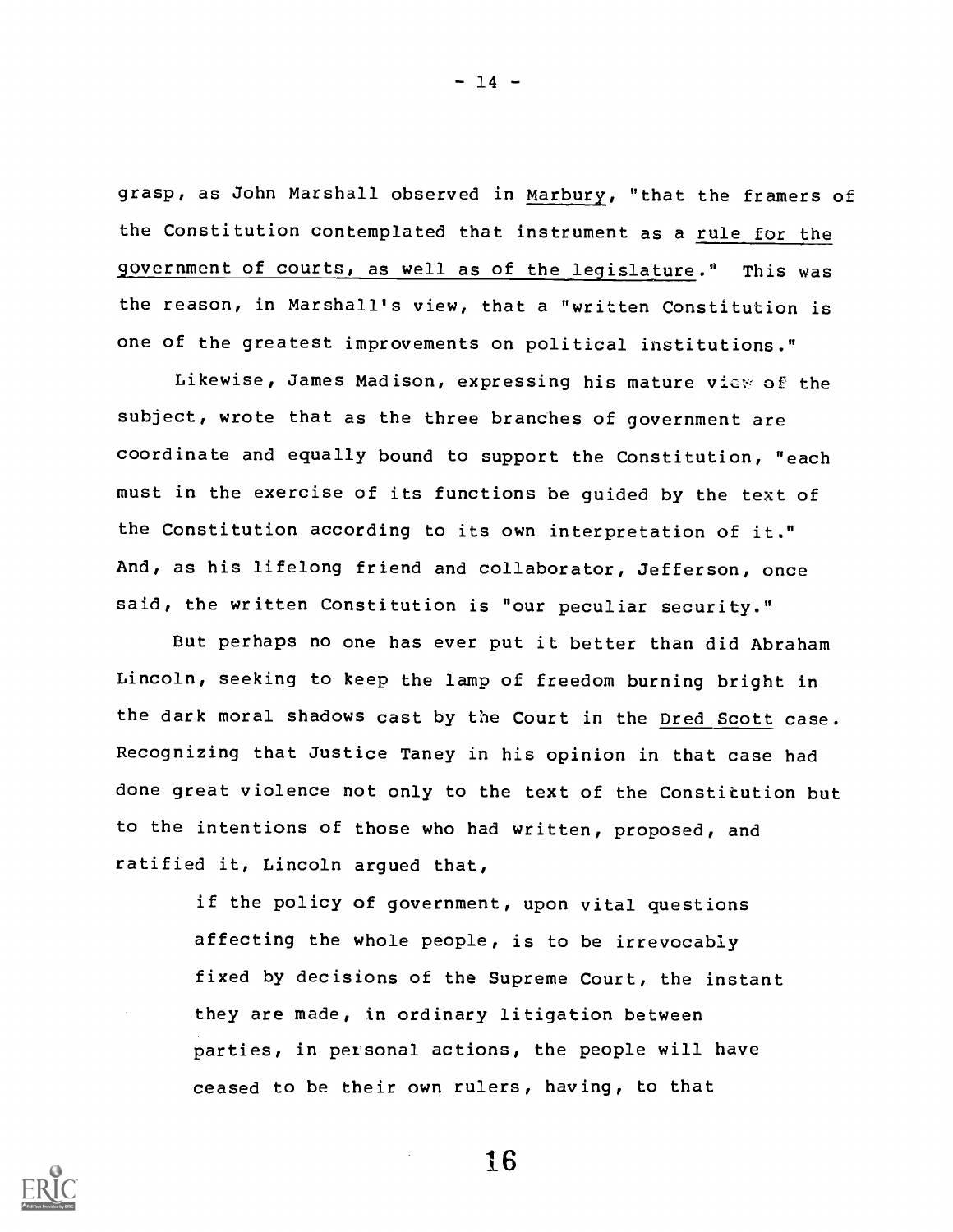extent, practically resigned their government into the hands of that inminent tribunal.

Once again, we must understand that the Constitution is, and must be understood to be, superior to ordinary constitutional law. This distinction must be respected. To confuse the Constitution with judicial pronouncements allows no standard by which to criticize and to seek the overruling of what University of Chicago Law Professor Philip Kurland once called the "derelicts of constitutional law" -- cases such as Dred Scott, and Plessy v. Ferguson. To do otherwise, as Lincoln said, is to submit to government by judiciary. But such a state could never be consistent with the principles of our Constitution. Indeed, it would be utterly inconsistent with the very idea of the rule of law to which we, as a people, have always subscribed.

We are the heirs to a long Western tradition of the rule of law. Some 2,000 years ago, for example, the great statesman of the ancient Roman Republic, Cicero, observed, "We are in bondage to the law in order that we may be free." Today, the rule of law is still the very fundament of our civilization, and the American Constitution remains its crowning glory,

But if law, as Thomas Paine once said, is to remain "King" in America we must insist that every department of our government, every official, and every citizen be bound by the Constitution. That's what it means to be "a nation of laws, not of men." As Jefferson once said:

 $\frac{1}{4}$ 



 $- 15 -$